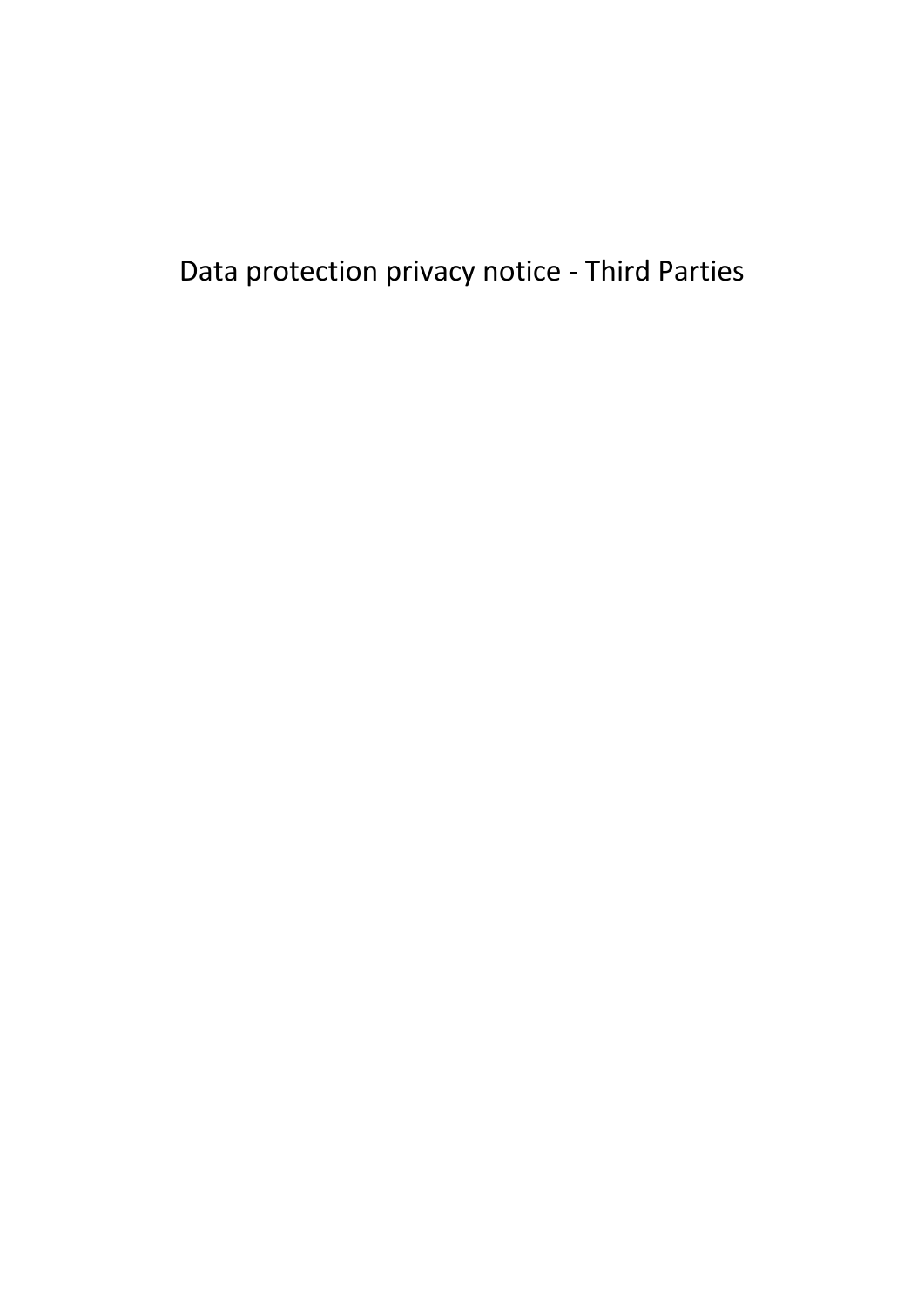# **Data protection privacy notice - Third Parties**

This privacy notice is made on behalf of the companies set out below which form part of the Romulus Group. The group of companies act as 'Controllers' of your data.

This privacy notice explains what personal data (information) these companies (which we shall refer to as 'we') may hold about you, how we collect it, and how we use and may share that information. We are required to notify you of this information under data protection legislation. Please ensure that you read this notice and any other similar notice we may provide to you from time to time when we collect or process personal information about you.

## **1. Who we are and who collects the information**

Romulus Holdings Limited, also called Romulus, is a company incorporated in England under company number 3853181 and is the controller and responsible for your personal data. Our registered office is at Sandford House, 10 Maynard Close, London, SW6 2DB.

Please contact us if you have any questions about this privacy notice or the information we hold about you.

| <b>Full Name:</b> | Romulus Holdings Limited                          |
|-------------------|---------------------------------------------------|
| Privacy Manager:  | Alexander Woolf                                   |
| Email Address:    | romulus@romulusconstruction.com                   |
| Postal Address:   | Sandford House, 10 Maynard Close, London, SW6 2DB |
| Telephone Number: | 020 7736 1214                                     |

At any time, you have the right to make a complaint to the Information Commissioners office (ICO) whose email address is [www.ico.org.uk](http://www.ico.org.uk/) although, we would of course always appreciate the chance to deal with your concern before an approach is made to the ICO in which case, please use the contact details above.

### **2. The data we collect about you**

The table set out below in section 5 summarises the information we collect and hold, how and why we do so, how we use it and with whom it may be shared.

Personal data means any information from which a person can be identified but does not include data, where their identity has been removed (anonymised data). We may collect, use, share and store the following personal data:

- **Identity Data** this includes title, first and last name marital status, date of birth and gender.
- **Contact Data** this includes billing and delivery address, email address and telephone numbers.
- **Financial Data** this includes bank account and payment card details.
- **Transaction Data** this includes details about payment to and from you and other details of products and services that you have purchased from us.
- **Technical Data** this includes internet protocol (IP) address, login data, browser type and version, time zone setting and location, browser plugin types and versions, operating system and platform and other technology on the device if you use to access our website.
- **Profile Data** this includes purchase orders made by you, and your interest and preferences.
- **Usage Data** this includes information about how you use our website, products, properties and services.
- **Marketing and Communications data** which includes your preferences in receiving marketing from us and our third parties and your communication preferences.

We do not collect any sensitive data about you and this includes details of your race, ethnicity, religious or philosophical belief, sex life, sexual orientation, political opinions, trade union memberships, information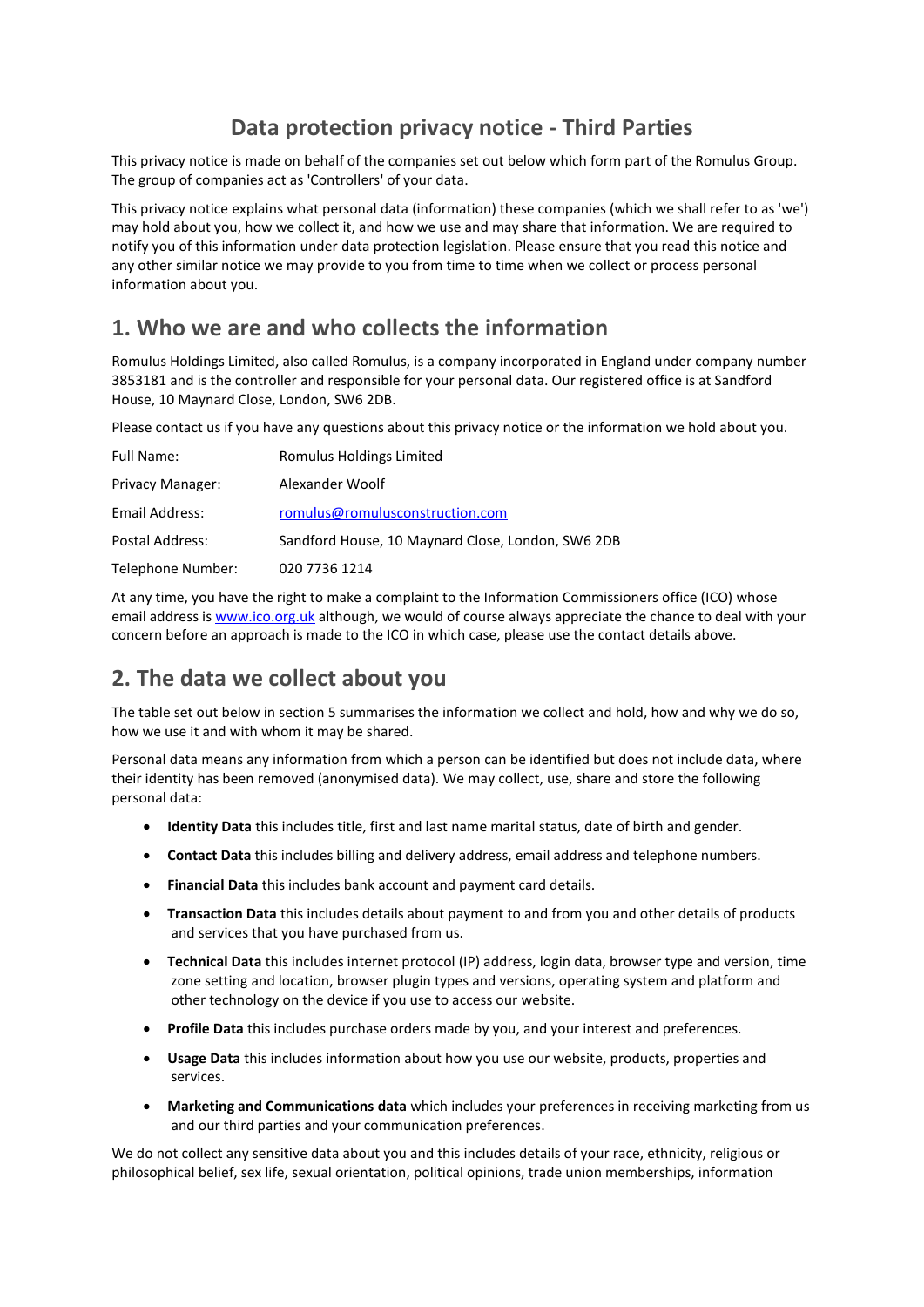about your health and genetic combine metric data. Neither do we collect any information about criminal convictions and offences.

We seek to ensure that our information collection and processing is always proportionate. We will notify you of any changes to information we collect or to the purposes for which we collect and process it.

# **3. If you fail to provide your personal data**

If we need to collect personal data to be able to fulfil a contract that we have with you and you fail to provide that data when requested, we may not be able to perform that contract. In that case we may have to cancel the products or service that you have ordered but we will notify you of this at the time.

## **4. How we collect your personal data**

We will collect your personal data in a course of entering into a contract with you (whether that is a tenancy agreement, or for the provision of goods or services). We collect the personal information that you provide to us which may include you given us your Identity, Contact and Financial Data by filling in forms, a contract or by corresponding with us by post, phone, email or otherwise. This includes personal data that you provide when you enquire about a tenancy or service or you supply us with information regarding products or request marketing material to be sent to you.

As you interact with our websites, we may automatically collect technical data about your equipment, browsing, actions and patterns. We collect this personal data by using cookies and other similar technologies of which please see our cookies policy. When you access our website you can set your website to disallow cookies.

We may also receive personal data about you from various third parties and public sources such as Companies House, HMRC, Credit Reference Agencies etc.

### **5. How we use your personal data**

We will only use your personal data when the law allows us to do so which will commonly include:

- When we need to perform a contract between you and us (such as a tenancy agreement or ordering goods from you).
- Where we have a necessary legitimate interest (or those of a third party) and your interests and fundamental rights do not override those interests.
- Where we need to comply with legal or regulatory obligations.
- We do not generally rely on consent as a legal basis of processing your personal data except where you are an individual and, we wish to ask for your consent for us to send email marketing and communications to you of which you will have the right to opt out from receiving such communications at any time by contacting us on the details above.

| <b>Purpose/Activities</b>                                                                                                                                                                         | <b>Type of Data</b>                             | <b>Lawful Basis for Processing</b>                                                                                  |
|---------------------------------------------------------------------------------------------------------------------------------------------------------------------------------------------------|-------------------------------------------------|---------------------------------------------------------------------------------------------------------------------|
| To register you as a new tenant or<br>supplier.                                                                                                                                                   | Identity<br>Contact                             | Performance of a contract with<br>vou.                                                                              |
| To carry out credit reference<br>checks against you, process and<br>collect rental payments in respect<br>of your tenancy to include<br>managing payments, fees and<br>charges and collecting and | Identity<br>Contact<br>Financial<br>Transaction | Performance of a contract with<br>you.<br>Necessary for our legitimate<br>interest (to recover debts due to<br>us). |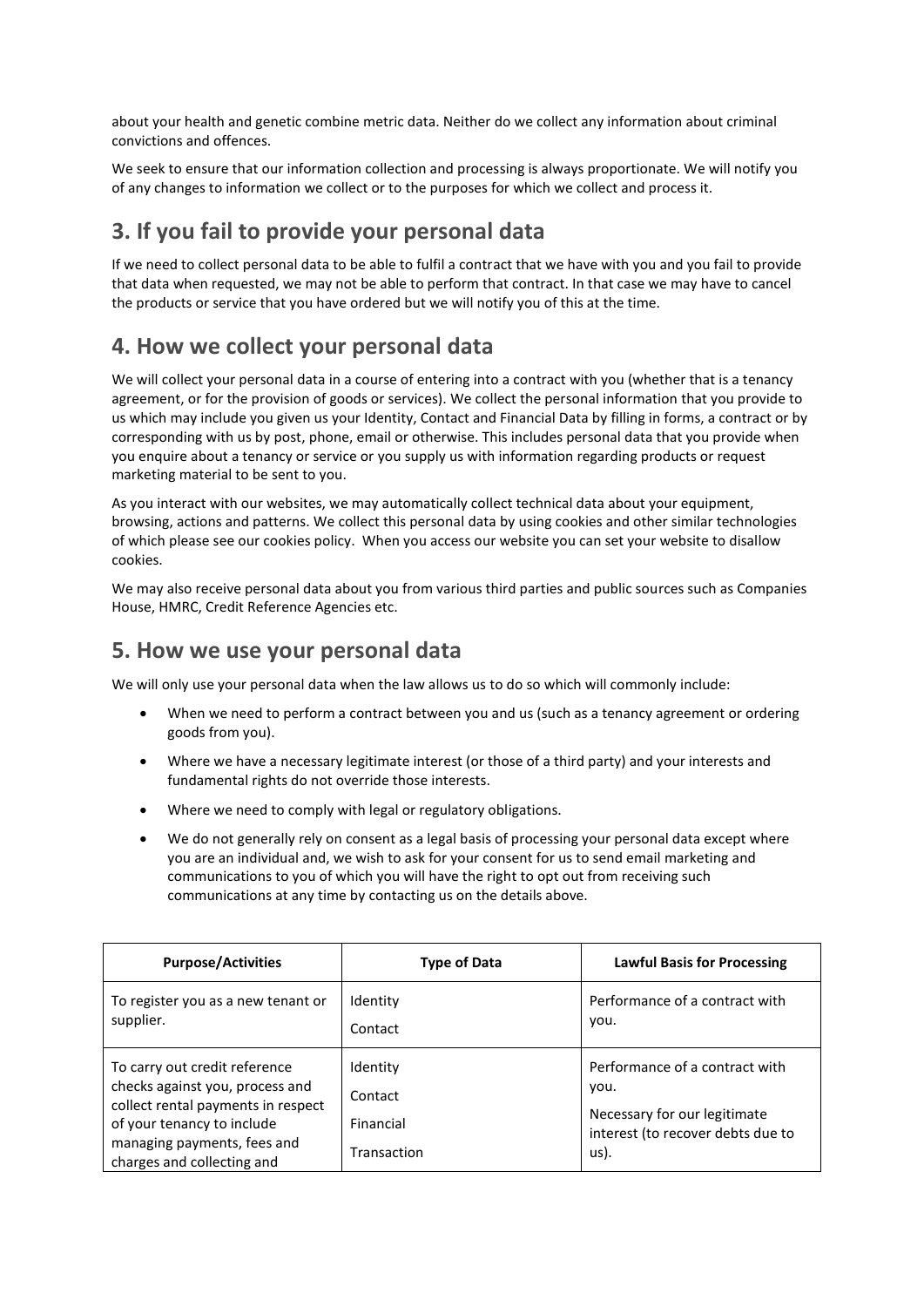| recovering monies owed to us.                                                                                                                                                                  | Marketing and Communications                                                         |                                                                                                                                                                                                                                                                                                   |
|------------------------------------------------------------------------------------------------------------------------------------------------------------------------------------------------|--------------------------------------------------------------------------------------|---------------------------------------------------------------------------------------------------------------------------------------------------------------------------------------------------------------------------------------------------------------------------------------------------|
| To manage our relationship with<br>you which will include:<br>Telling you about changes<br>a)<br>to our terms or privacy<br>policy.<br>Asking you to leave a<br>b)<br>review                   | Identity<br>Contact<br>Profile<br>Marketing and Communications                       | Performance of a contract with<br>you<br>Necessary to comply with legal<br>obligations<br>Necessary for our legitimate<br>interests (to keep our records<br>updated and to study a pattern of<br>our need for products/services).                                                                 |
| Purpose to administer and protect<br>our business and our website<br>(including troubleshooting, data<br>analysis, testing, system<br>maintenance, support, reporting<br>and hosting of data). | Identity<br>Contact<br>Technical                                                     | Necessary for our legitimate<br>interest for running our business,<br>provision of administration and IT<br>services, network security, to<br>prevent fraud and in the context of<br>business reorganisational group<br>restructuring exercise.<br>Necessary to comply with legal<br>obligations. |
| To deliver relevant website<br>content and advertisements and<br>measure or understand the<br>effectiveness of the advertising we<br>serve to you.                                             | Identity<br>Contact<br>Profile<br>Usage<br>Marketing and Communications<br>Technical | Necessary for our legitimate<br>interest (to study how our client<br>use our products and services, to<br>develop them, to grow our<br>business and to inform our<br>marketing strategy).                                                                                                         |
| To use data analytics to improve<br>our website, products/services,<br>marketing, customer relationships<br>and experiences.                                                                   | Technical<br>Usage                                                                   | Necessary for our legitimate<br>interest (define types of tenants<br>and customers for our products<br>and services, to keep our website<br>updated and relevant, to develop<br>our business to inform our<br>marketing strategy).                                                                |
| To make suggestions and<br>recommendations to you about<br>good or services that may be of<br>interest to you.                                                                                 | Identity<br>Contact<br>Technical<br>Usage<br>Profile                                 | Necessary for our legitimate<br>interest (to develop our<br>products/services and to grow our<br>business).                                                                                                                                                                                       |

*Legitimate interest means that we may use your personal data in a way that we believe is necessary to give you the best service/product and secure experience. We will consider and balance any potential impact on you and your rights in relying on a legitimate interest. If your interests are overridden by the impact of us using your personal data then unless we have your consent or otherwise are permitted by law, we will not use your personal data for such activities.*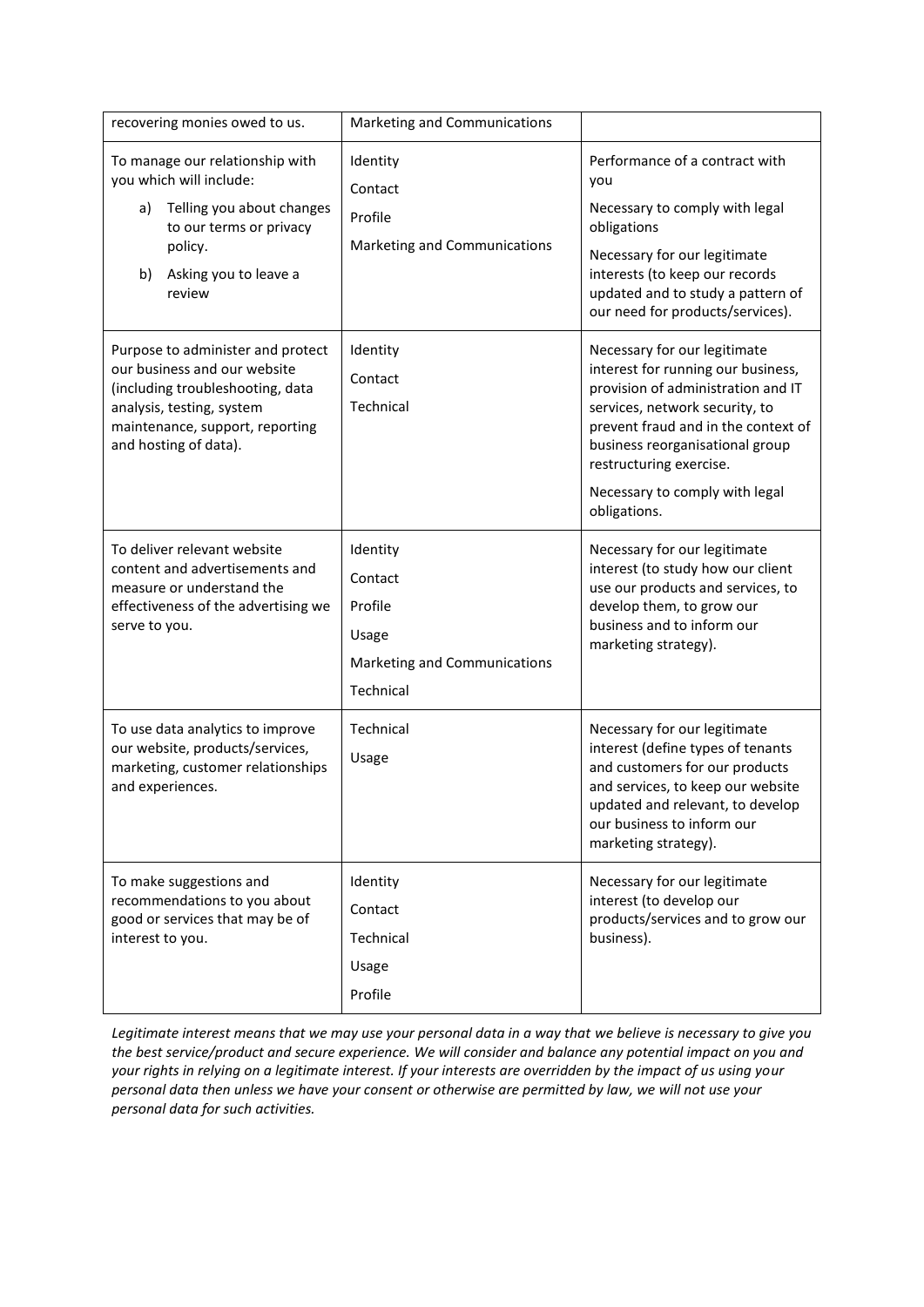#### **Marketing**

If we carry out marketing activities, we may use your Identity, Contact, Technical, Usage and Profile data to form a view on what products/services and offers may be of interest to you which will be part of our marketing strategy. Where we are required to do so, we will ask for your consent to provide you with such information and if you do not want to receive promotional offers from us, you can opt out at any time by sending an email to us or contacting us by post or, if the communication is sent by email, clicking on the opting out link.

#### **Disclosure of Personal Data to Third Parties**

We may also need to share some of the categories of personal information set out in the table with other parties. We may also have a need to share your personal data with parties set out below:

- service providers who provide IT, system administration services and facilities management;
- professional advisers, (including those acting as processors or joint controllers) including lawyers, bankers, accountants and insurers based in the United Kingdom who provide legal, banking, accounting, insurance and other consultancy services;
- potential purchasers of some or all of our business or on a re-structuring;
- HM Revenue & customs, regulators courts and other authorities based in the United Kingdom;
- Royal Mail and any printers to print postal marketing messages;
- credit reference agencies;
- external contractors; and
- Companies that form part of the Romulus Group as identified at section 1 above.

Usually, information will be anonymised, but this may not always be possible. The recipient of the information will be bound by confidentiality obligations. We may also be required to share some personal information as required to comply with the law. We require all third parties to respect the security of your personal data and will treat this in accordance of the law. Any third party service providers are not permitted to use your personal data for any purpose other than which they are instructed to use it for.

We will not transfer your data outside of the European economic area.

#### **Where information may be held**

Information may be held at our offices and those of our group companies, and third-party agencies, service providers, representatives and agents as described above.

### **6. How long we keep your information**

We keep your information during and after your contract with us is concluded for a period which is no longer than necessary. The length of time we retain it is determined by several factors including the purpose for which we use that data and our obligations under other laws. Generally, we will retain your personal data for a period of 7 years after the contract comes to an end and for property related documents we will retain these for 20 years are the period of expiry.

The law permits us to keep your personal information indefinitely if this is necessary and provided we put certain protections in place.

In some circumstances you can ask us to delete your personal data (see below) but there is some basic information that we are required to keep for a period of 6 years after you no longer are in contract with us (Contact, Identity, Financial and Transacted Date) so we may not always be able to comply with your request. If we anonymise personal data we may keep this for statistics indefinitely.

## **7. Your rights**

Under the data protection law you have a number of important rights. In summary, those include rights to: